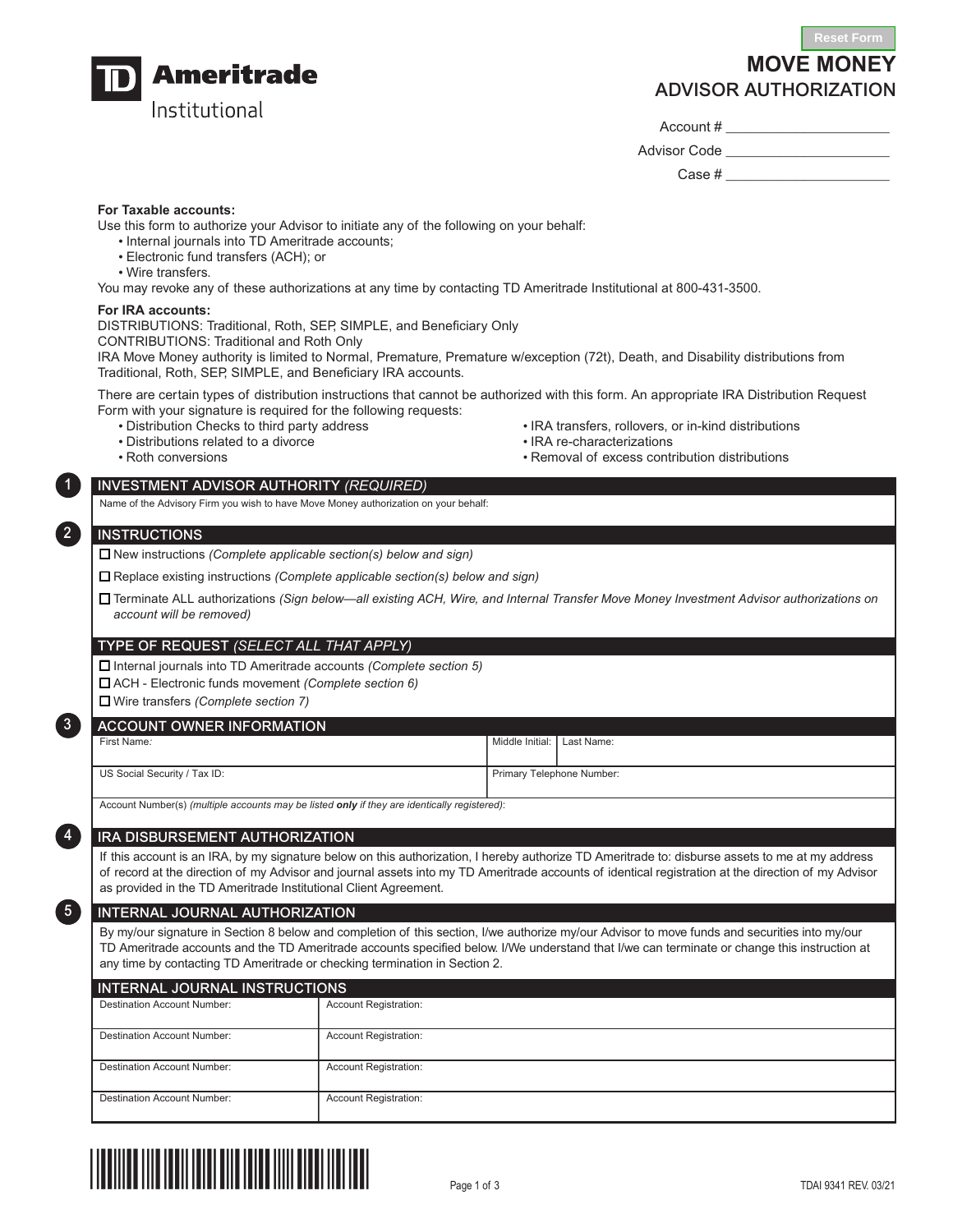| ELECTRONIC FUNDS MOVEMENT (ACH)                                                                                                                                                                                                                                                                                                                                                                                                                                                                                                                                                                                                                                                                                                                                                                                                                                                                                                                                                                               |                          |                                  |                                                                                                                                                                                                                                                                                                   |  |
|---------------------------------------------------------------------------------------------------------------------------------------------------------------------------------------------------------------------------------------------------------------------------------------------------------------------------------------------------------------------------------------------------------------------------------------------------------------------------------------------------------------------------------------------------------------------------------------------------------------------------------------------------------------------------------------------------------------------------------------------------------------------------------------------------------------------------------------------------------------------------------------------------------------------------------------------------------------------------------------------------------------|--------------------------|----------------------------------|---------------------------------------------------------------------------------------------------------------------------------------------------------------------------------------------------------------------------------------------------------------------------------------------------|--|
| (ACH) between your TD Ameritrade accounts and accounts at another financial institution specified by you on your behalf from time to time.<br>Note: third party requests may require phone verification. IRA ACH contributions submitted online are imited to Traditional and Roth IRA<br>accounts only.                                                                                                                                                                                                                                                                                                                                                                                                                                                                                                                                                                                                                                                                                                      |                          |                                  | Complete this section and sign in Section 8 below if you wish to grant your Advisor standing authorization to initiate electronic funds transactions                                                                                                                                              |  |
| By my/our signature in Section 8 below and completing this Section 6, I/we authorize my/our Advisor to initiate electronic funds transactions<br>or change this instruction at any time by contacting TD Ameritrade or checking termination in Section 2. By completing this section, I/we<br>acknowledge and agree to the terms of the ACH Transaction Client Agreement located in the TD Ameritrade Institutional Client Agreement.                                                                                                                                                                                                                                                                                                                                                                                                                                                                                                                                                                         |                          |                                  | (ACH) from time to time between my/our TD Ameritrade account(s) and the accounts specified below. I/We understand that I/we can terminate                                                                                                                                                         |  |
| FINANCIAL INSTITUTION ACCOUNT INFORMATION                                                                                                                                                                                                                                                                                                                                                                                                                                                                                                                                                                                                                                                                                                                                                                                                                                                                                                                                                                     |                          |                                  |                                                                                                                                                                                                                                                                                                   |  |
| Authorize ACH Direction (Select one or both): ■TD Ameritrade to Bank ■ Bank to TD Ameritrade*                                                                                                                                                                                                                                                                                                                                                                                                                                                                                                                                                                                                                                                                                                                                                                                                                                                                                                                 |                          |                                  |                                                                                                                                                                                                                                                                                                   |  |
| Select one: □ Checking<br>Savings                                                                                                                                                                                                                                                                                                                                                                                                                                                                                                                                                                                                                                                                                                                                                                                                                                                                                                                                                                             |                          |                                  |                                                                                                                                                                                                                                                                                                   |  |
| <b>Bank Name:</b>                                                                                                                                                                                                                                                                                                                                                                                                                                                                                                                                                                                                                                                                                                                                                                                                                                                                                                                                                                                             |                          |                                  | ABA/Routing #                                                                                                                                                                                                                                                                                     |  |
| Bank City:                                                                                                                                                                                                                                                                                                                                                                                                                                                                                                                                                                                                                                                                                                                                                                                                                                                                                                                                                                                                    | <b>Bank State:</b>       |                                  | Bank Telephone Number:                                                                                                                                                                                                                                                                            |  |
| Name on Bank Account (List name as it appears at Bank and if name contains initials, please provide full name):                                                                                                                                                                                                                                                                                                                                                                                                                                                                                                                                                                                                                                                                                                                                                                                                                                                                                               |                          |                                  | Bank Account #:                                                                                                                                                                                                                                                                                   |  |
|                                                                                                                                                                                                                                                                                                                                                                                                                                                                                                                                                                                                                                                                                                                                                                                                                                                                                                                                                                                                               |                          |                                  |                                                                                                                                                                                                                                                                                                   |  |
| Please attach voided check.<br>* For Incoming ACH: if the account at the other financial institution is an entity, such as a corporation or trust, documentation from the financial institution<br>is required showing the authorized signer on the account at the financial institution is the same as the authorized signer on the TD Ameritrade account. The<br>documentation must be on the financial institution's letterhead or preprinted form and should include the account number, account registration, and the name of<br>the authorized signer.                                                                                                                                                                                                                                                                                                                                                                                                                                                  |                          |                                  |                                                                                                                                                                                                                                                                                                   |  |
| <b>ADDITIONAL BANK (OPTIONAL)</b>                                                                                                                                                                                                                                                                                                                                                                                                                                                                                                                                                                                                                                                                                                                                                                                                                                                                                                                                                                             |                          |                                  |                                                                                                                                                                                                                                                                                                   |  |
| Authorize ACH Direction (Select one or both): □ TD Ameritrade to Bank □ Bank to TD Ameritrade*                                                                                                                                                                                                                                                                                                                                                                                                                                                                                                                                                                                                                                                                                                                                                                                                                                                                                                                |                          |                                  |                                                                                                                                                                                                                                                                                                   |  |
| Select one: Checking<br>$\Box$ Savings                                                                                                                                                                                                                                                                                                                                                                                                                                                                                                                                                                                                                                                                                                                                                                                                                                                                                                                                                                        |                          |                                  |                                                                                                                                                                                                                                                                                                   |  |
| <b>Bank Name:</b>                                                                                                                                                                                                                                                                                                                                                                                                                                                                                                                                                                                                                                                                                                                                                                                                                                                                                                                                                                                             |                          | ABA/Routing #:                   |                                                                                                                                                                                                                                                                                                   |  |
| Bank City:                                                                                                                                                                                                                                                                                                                                                                                                                                                                                                                                                                                                                                                                                                                                                                                                                                                                                                                                                                                                    | <b>Bank State:</b>       |                                  | Bank Telephone Number:                                                                                                                                                                                                                                                                            |  |
|                                                                                                                                                                                                                                                                                                                                                                                                                                                                                                                                                                                                                                                                                                                                                                                                                                                                                                                                                                                                               |                          |                                  |                                                                                                                                                                                                                                                                                                   |  |
| Name on Bank Account (List name as it appears at Bank and if name contains initials, please provide full name):                                                                                                                                                                                                                                                                                                                                                                                                                                                                                                                                                                                                                                                                                                                                                                                                                                                                                               |                          |                                  | Bank Account #:                                                                                                                                                                                                                                                                                   |  |
| Please attach voided check.                                                                                                                                                                                                                                                                                                                                                                                                                                                                                                                                                                                                                                                                                                                                                                                                                                                                                                                                                                                   |                          |                                  |                                                                                                                                                                                                                                                                                                   |  |
| <b>WIRE TRANSFERS</b>                                                                                                                                                                                                                                                                                                                                                                                                                                                                                                                                                                                                                                                                                                                                                                                                                                                                                                                                                                                         |                          |                                  |                                                                                                                                                                                                                                                                                                   |  |
| account to other financial institutions by wire. Note: certain wires may be subject to Federal Reserve Board Regulation E, which requires the<br>disclosure of certain transaction related fees and information. By completing this section and signing in Section 8, you authorize your Advisor<br>to receive wire disclosures on your behalf and (when applicable) exercise your right to cancel a wire. If you wish to receive disclosures and<br>exercise your right to cancel wires yourself, contact TD Ameritrade Institutional. Note: third party requests may require phone verification.<br>By my/our signature in Section 8 below and completing this section, I/we authorize my/our Advisor to transfer funds by wire from time to time<br>between my/our TD Ameritrade account(s) and the other financial institutions designated by me/us in WIRE INFORMATION below. I/We<br>and (ii) TD Ameritrade may refuse to act upon an instruction it cannot verify as accurate and authorized by me/us. |                          |                                  | Complete this section and sign in Section 8 if you wish to grant your Advisor standing authorization to transfer funds from your TD Ameritrade<br>understand that: (i) I/we can terminate or change this instruction at any time by contacting TD Ameritrade or checking termination in Section 2 |  |
| <b>WIRE INFORMATION</b>                                                                                                                                                                                                                                                                                                                                                                                                                                                                                                                                                                                                                                                                                                                                                                                                                                                                                                                                                                                       |                          |                                  |                                                                                                                                                                                                                                                                                                   |  |
| different from the client's ACH ABA/Routing #)                                                                                                                                                                                                                                                                                                                                                                                                                                                                                                                                                                                                                                                                                                                                                                                                                                                                                                                                                                |                          |                                  | DOMESTIC WIRE INFORMATION (To ensure accuracy, please confirm the WIRED FUNDS ABA/Routing # for the referenced bank. It may be                                                                                                                                                                    |  |
| <b>Bank Name:</b>                                                                                                                                                                                                                                                                                                                                                                                                                                                                                                                                                                                                                                                                                                                                                                                                                                                                                                                                                                                             |                          |                                  |                                                                                                                                                                                                                                                                                                   |  |
| Bank City:                                                                                                                                                                                                                                                                                                                                                                                                                                                                                                                                                                                                                                                                                                                                                                                                                                                                                                                                                                                                    | <b>Bank State:</b>       |                                  | Bank Telephone Number:                                                                                                                                                                                                                                                                            |  |
|                                                                                                                                                                                                                                                                                                                                                                                                                                                                                                                                                                                                                                                                                                                                                                                                                                                                                                                                                                                                               |                          |                                  |                                                                                                                                                                                                                                                                                                   |  |
| ABA/Routing #:                                                                                                                                                                                                                                                                                                                                                                                                                                                                                                                                                                                                                                                                                                                                                                                                                                                                                                                                                                                                |                          | Bank Account #:                  |                                                                                                                                                                                                                                                                                                   |  |
| Name on Bank Account (List name as it appears at Bank and if name contains initials, please provide full name):                                                                                                                                                                                                                                                                                                                                                                                                                                                                                                                                                                                                                                                                                                                                                                                                                                                                                               |                          |                                  |                                                                                                                                                                                                                                                                                                   |  |
| Please provide the following information if this request is for an escrow/mortgage or brokerage account:                                                                                                                                                                                                                                                                                                                                                                                                                                                                                                                                                                                                                                                                                                                                                                                                                                                                                                      |                          |                                  |                                                                                                                                                                                                                                                                                                   |  |
| For Further Credit to Name (If name contains initials, please provide full name):                                                                                                                                                                                                                                                                                                                                                                                                                                                                                                                                                                                                                                                                                                                                                                                                                                                                                                                             |                          |                                  |                                                                                                                                                                                                                                                                                                   |  |
| For Further Credit to:                                                                                                                                                                                                                                                                                                                                                                                                                                                                                                                                                                                                                                                                                                                                                                                                                                                                                                                                                                                        |                          |                                  |                                                                                                                                                                                                                                                                                                   |  |
| Escrow/Mortgage File #                                                                                                                                                                                                                                                                                                                                                                                                                                                                                                                                                                                                                                                                                                                                                                                                                                                                                                                                                                                        |                          | Brokerage Account #              |                                                                                                                                                                                                                                                                                                   |  |
| <b>OPTIONAL: Intermediary Bank</b> (Please verify this information with the bank above if applicable)                                                                                                                                                                                                                                                                                                                                                                                                                                                                                                                                                                                                                                                                                                                                                                                                                                                                                                         |                          |                                  |                                                                                                                                                                                                                                                                                                   |  |
| Intermediary Bank Name:                                                                                                                                                                                                                                                                                                                                                                                                                                                                                                                                                                                                                                                                                                                                                                                                                                                                                                                                                                                       |                          | Intermediary Bank ABA/Routing #: |                                                                                                                                                                                                                                                                                                   |  |
|                                                                                                                                                                                                                                                                                                                                                                                                                                                                                                                                                                                                                                                                                                                                                                                                                                                                                                                                                                                                               |                          |                                  |                                                                                                                                                                                                                                                                                                   |  |
| Intermediary Bank City:                                                                                                                                                                                                                                                                                                                                                                                                                                                                                                                                                                                                                                                                                                                                                                                                                                                                                                                                                                                       | Intermediary Bank State: |                                  | Bank Telephone Number:                                                                                                                                                                                                                                                                            |  |